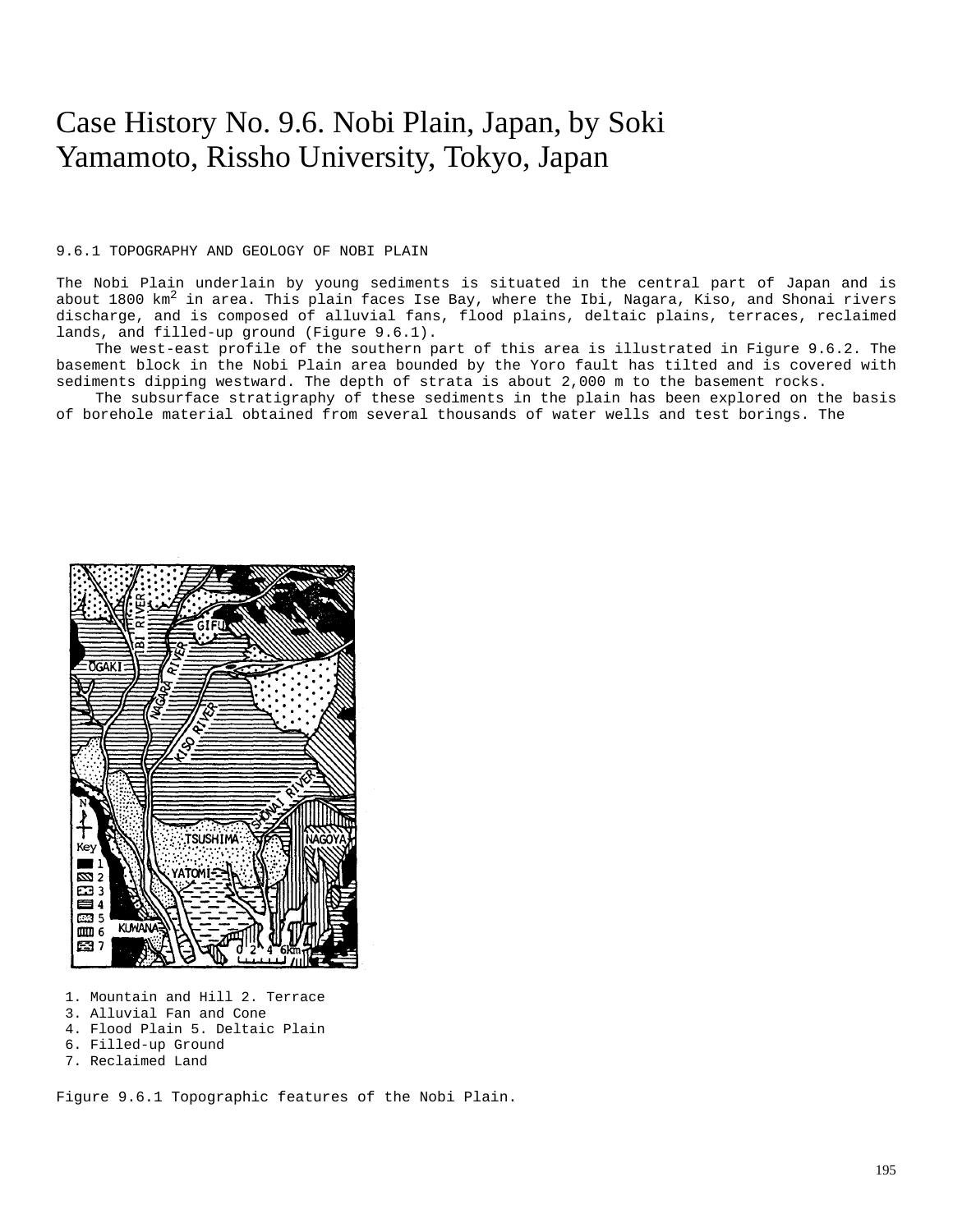

Figure 9.6.2 West-east profile of the Nobi plain.

Table 9.6.1 The Subsurface Stratigraphy in the Nobi Plain



geological succession of these sediments is shown in Table 9.6.1, and a geologic cross section in Figure 9.6.3.

The middle Pleistocene and younger sediments are composed of an alternation of clay, sand and gravel beds. Changes in sedimentary environments and climatic fluctuations of these sediments have been studied by means of microfossil analyses of numerous core samples (Nobi Plain Quaternary Research Group, 1976).

Semiconsolidated fresh-water lacustrine clay beds and fluvial sand and gravel beds are interbedded in the lower horizon of the Pleistocene sediments, the so-called Pre-Ama Formation Groups. The Ama Formation Group and the younger sediments are composed of alternations of fluvial sand or gravel beds and unconsolidated marine clay beds, deposited under inner bay conditions. Each of these marine clay beds shows a sedimentary cycle from transgressive to regressive phase, and represents a relatively warm period, interglacial epoch or interstadial. In colder periods, the gravel beds have been deposited as either terrace or river-bed gravels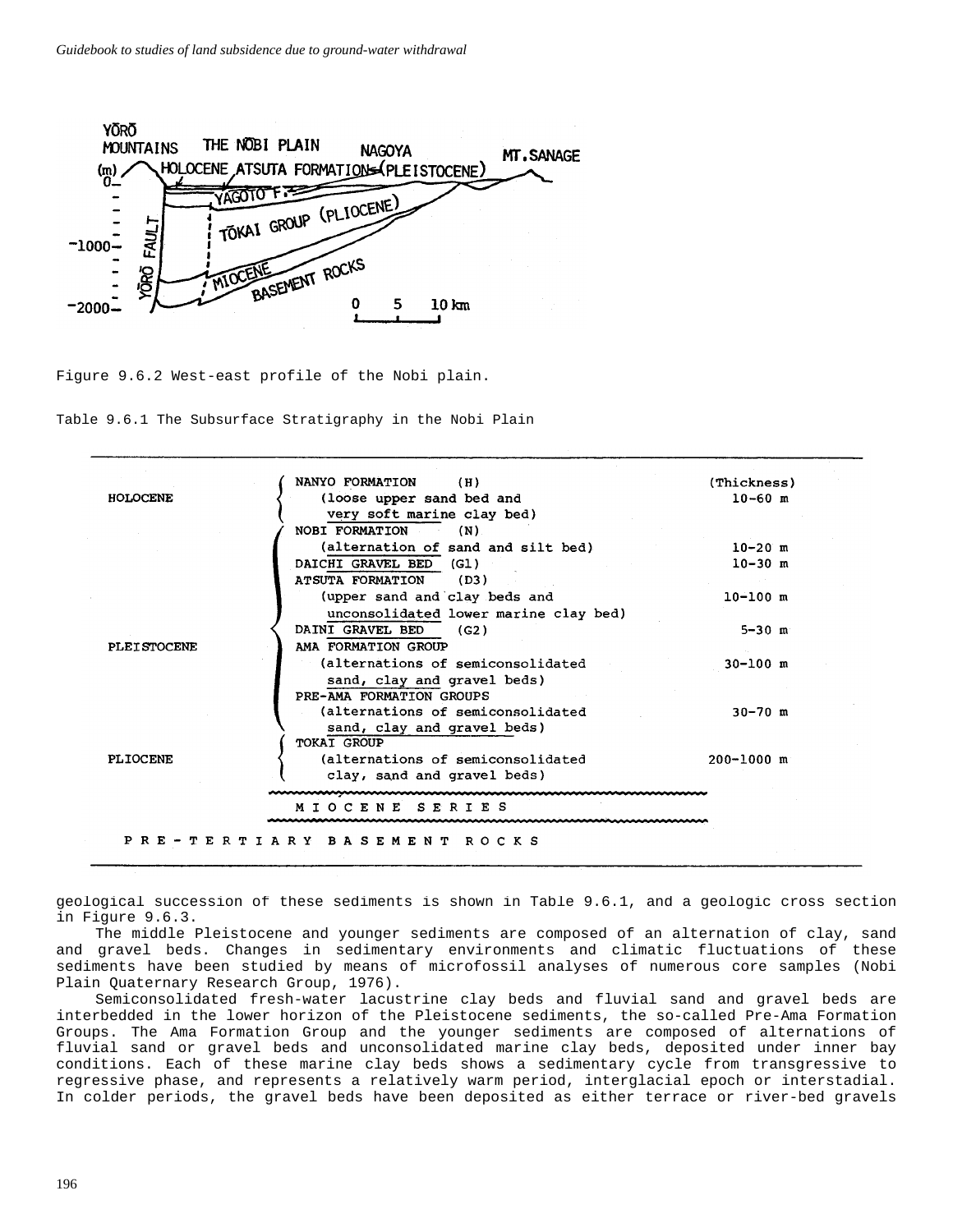

Figure 9.6.3 Geologic cross sectiopn of Nobi Plain.

in the valleys formed during the period of low sea level falling. The river-bed gravel deposited in the bottom of the valleys during a maximum stage of sea level falling reaches 20 m or more in thickness. The terrace gravel beds are generally thinner than the valley bottom gravel beds. These two types of gravel beds are distributed under almost the whole area of the Nobi Plain. Buried topography such as hills, terrace, and valleys formed in the process of sea-level lowering is depicted in the base contour map of these gravel beds. The buried topography and types of gravel beds affect ground-water yield in this plain. The marine clay beds overlying the gravel beds have attained more than 30 m in thickness in the valleys, and spread far and wide under the plain area except for the alluvial fan area, where the clay beds thin out and grade into sand or gravel beds (Figure 9.6.3).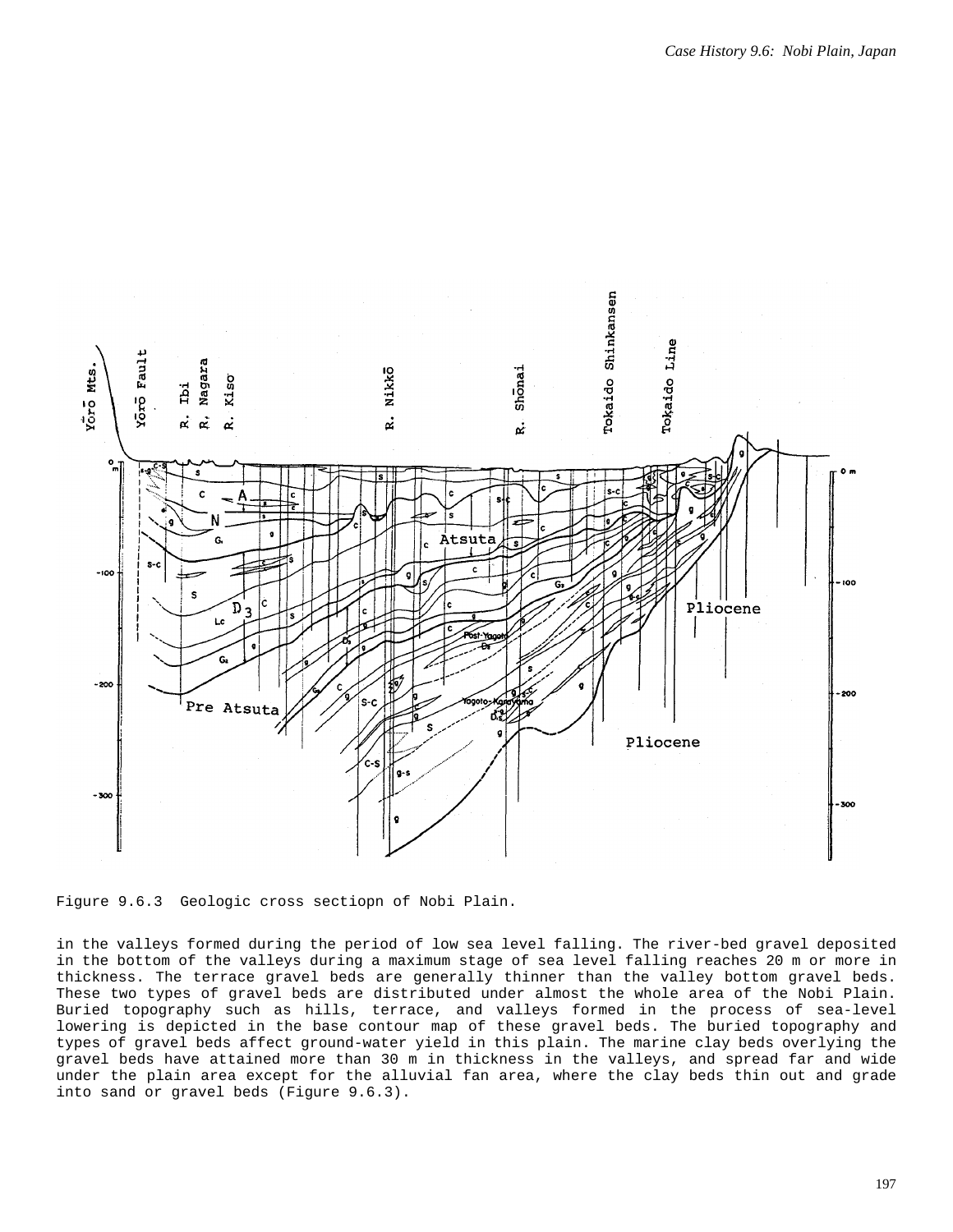

Figure 9.6.4 Subsidence of bench marks and withdrawal of ground water in the Nobi Plain.

| Year | $m^3$ /day |
|------|------------|
|      |            |
| 1925 | 1638       |
| 1945 | 129088     |
| 1950 | 154040     |
| 1955 | 360301     |
| 1960 | 849338     |
| 1965 | 1552764    |
| 1970 | 3002128    |
| 1973 | 3514195    |
|      |            |

 $\Box$ 

Table 9.6.2 Withdrawal of ground water in the Nobi Plain.

# 9.6.2 HYDROLOGY

In the alluvial fan area, precipitation and surface water percolate downward through these permeable sand and gravel beds, and recharge ground water in the Nobi Plain. A superficial sand bed, the upper member of the Nanyo Formation, as much as 15 m thick, contains unconfined ground water which is recharged directly from precipitation and infiltration of irrigated water. The gravel beds, Gl, G2, and others interbedded in clay beds, are artesian aquifers and supply a large quantity of ground water. Before the pumping was largely developed, many flowing wells tapped these gravel beds in most of the Nobi Plain.

The increasing withdrawal of ground water in the Nobi Plain is shown in Tables 9.6.2 and 9.6.3. The use for industry amounts to 60 per cent of the total.

Recent annual withdrawals of ground water in the Nobi Plain equal 32 per cent of the annual rainfall on this plain. This volume is much larger than the natural recharge of ground water.

In the 1920's, the piezometric levels of confined aquifers were above the ground surface in most of this plain. In the 1940's, flowing wells were still observed in Ogaki, Kanie, and Kasugai districts. But since then, the piezometric levels have declined due to the increase in the number of artesian wells.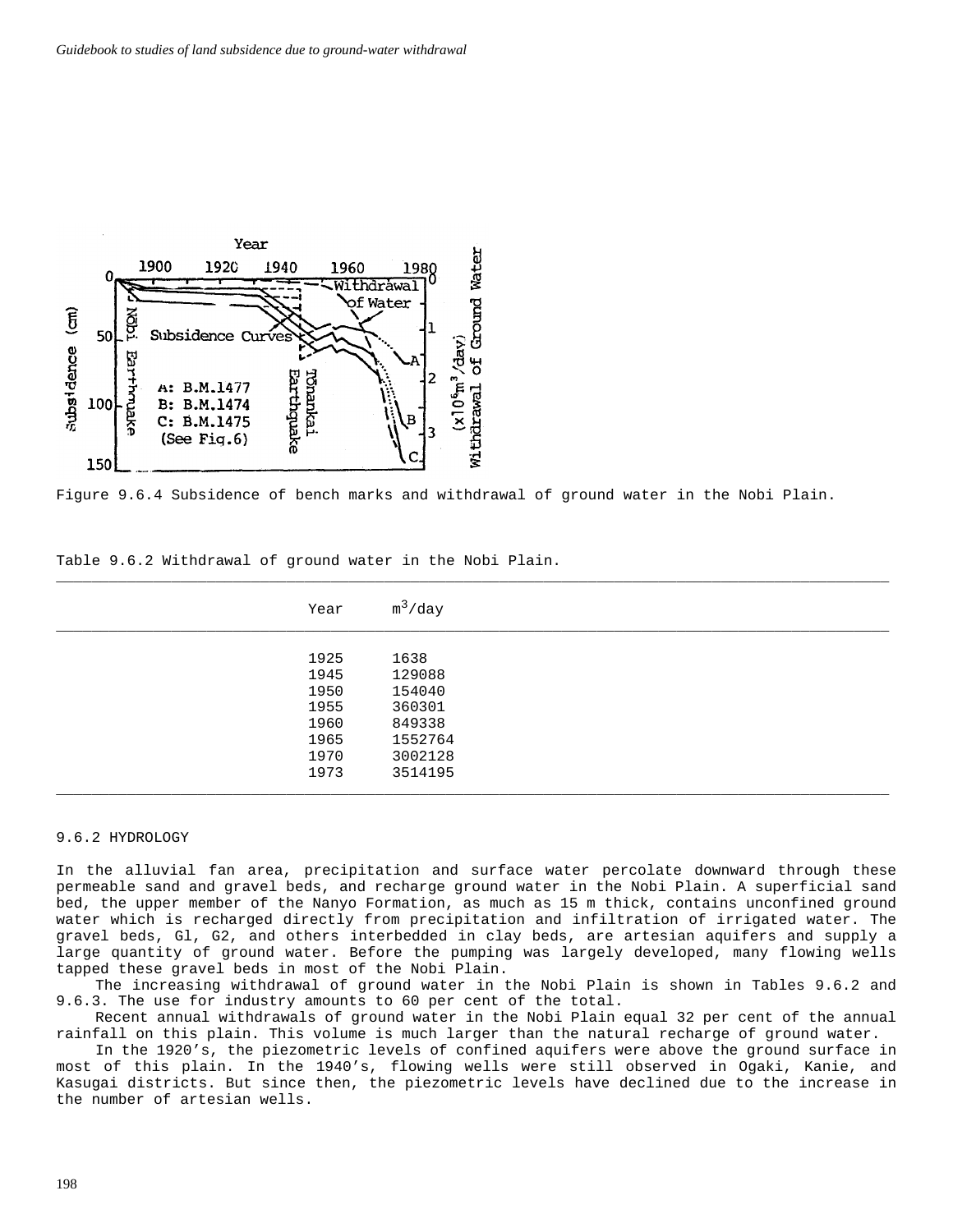| Item                                         | Total     | Industry  | Buildings | Water Supply | Agriculture |
|----------------------------------------------|-----------|-----------|-----------|--------------|-------------|
| Withdrawal<br>of Ground Water<br>$(m^3/day)$ | 3,802,293 | 2,290,015 | 343,025   | 477,028      | 692,225     |
| Percentage                                   | 100       | 60        | 9         | 13           | 18          |

Table 9.6.3 Use of ground water for each purpose in the Nobi Plain (1973).

#### 9.6.3 LAND SUBSIDENCE

The records of three bench marks depicted in Figure 9.6.4 show the evolution of land subsidence in this area. During the period from 1950 to 1973, the subsidence increased exponentially and some areas subsided more than 20 cm in 1973.

Figure 9.6.5 shows a comparison between the areas subsiding more than 2 cm/yr from Feb., 1961 to February, 1962, and from November, 1972 to November, 1973. This figure illustrates how the subsiding area in this plain enlarged from 1961 to 1973.

The subsidence of this plain during about 15 years from February, 1961 to November, 1975 is shown in Figure 9.6.6. The southern part of Nagashima facing the Ise Bay settled 147 cm during these 15 years. The total subsiding area is 1140 km<sup>2</sup> (Environment Agency, Japan, 1976). By 1973, 363 km2 had become lower than the mean high-sea level (1.1 m higher than the mean sea level), 248 km<sup>2</sup> lower than the mean sea level, and  $37$  km<sup>2</sup> lower than the mean low-sea level (1. 4 m lower than the mean sea level). The area below mean sea level enlarged from 186 km<sup>2</sup> in 1961 to 248 km<sup>2</sup> in 1973.

Regulations for withdrawal of ground water in the Nobi Plain are as follows:

- 1. The Industrial Water Law (established in 1956) The areas designated by the Industrial Water Law are supplied with industrial water from surface sources instead of restriction on pumping of ground water. The regulations for these areas are shown in Table 9.6.4.
- 2. Regulations by Ordinance of Aichi Prefecture

Aichi Regulation Zone I (enforced on 30 September 1974)

This regulation zone was decided considering the rate of subsidence greater than 5 cm/year in 1972 and/or 1973. In this zone, a newly bored well must meet the following conditions;

- a. The depth of strainer should not be greater than 10 m.
- The inside area of discharge pipe should be less than 19  $cm^2$ .<br>c. The power of motor should be less than 2.2 kw.
- 

d. Total discharge should be less than  $350 \text{ m}^3/\text{day}$ .

Concerning the wells that existed before the regulation, flow meters were installed in them and the discharge records are reported to the Prefectural office every year. Since the lst of January, 1976, the withdrawal of ground water from existing wells was restricted within 80 per cent of the discharge in the past (Figure 9.6.7).

Aichi Regulation Zones II and III (enforced on 1 April 1976) The regulations for newly bored wells and existing wells are the same as those for Zone I, except that for the existing wells in Zone II, the withdrawal from the lst of April, 1977 is going to be restricted within 80 per cent of the discharge in the past, and for the existing wells in Zone III, the withdrawal in future is going to be restricted within the discharge in the past.

3. Regulations by Ordinance of Mie Prefecture (enforced on 1 April 1975) The regulations for newly bored wells and existing wells are the same as those explained for Aichi Regulation Zones II and III, where Mie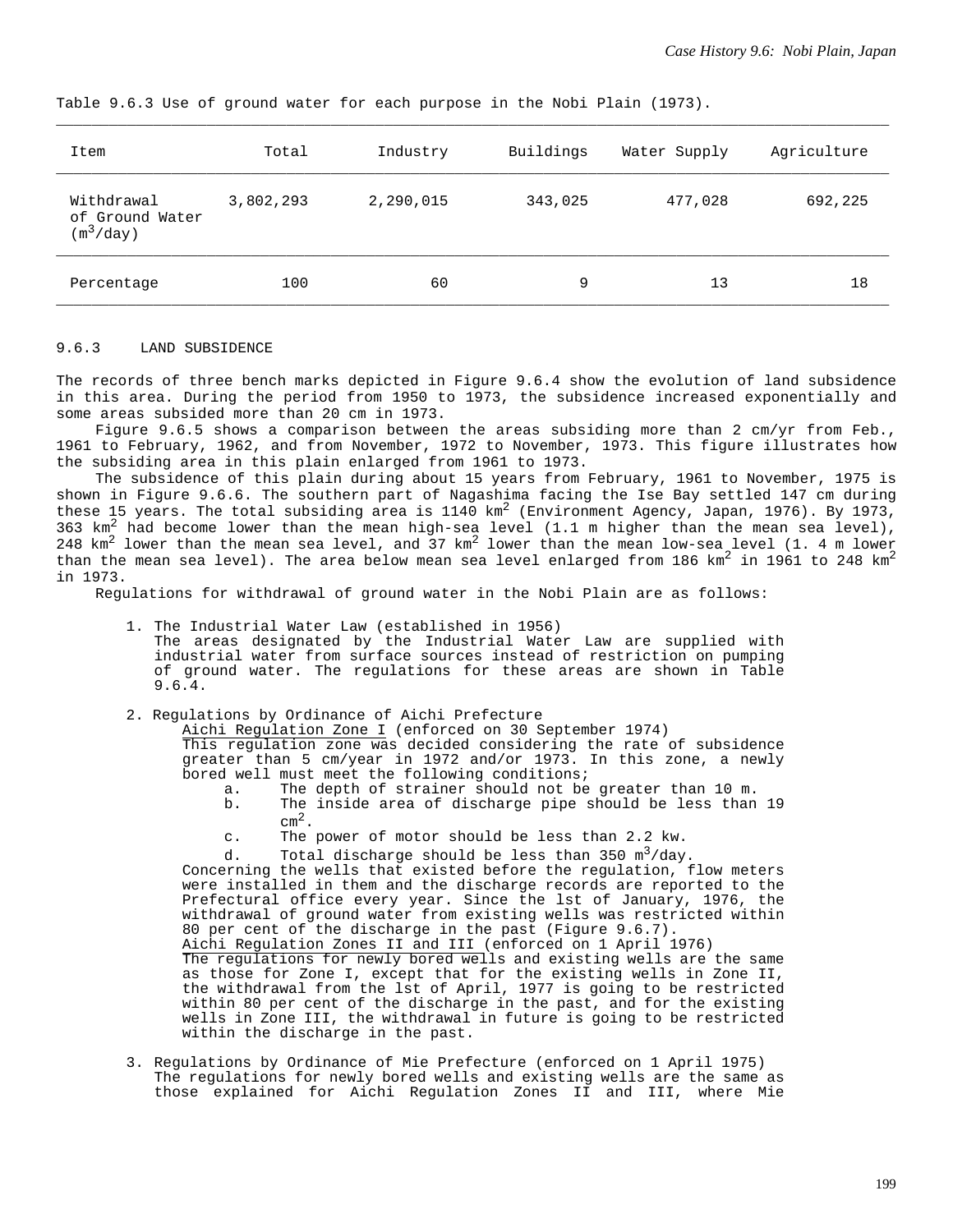Table 9.6.4 Regulations for the Areas Designated by the Industrial Water Law

| Area                               | Zone<br>(See Fig. 9.6.7) | Allowed Depth of<br>Strainer | Inside Area of<br>Discharge Pipe |  |
|------------------------------------|--------------------------|------------------------------|----------------------------------|--|
| Southern                           | $N_1$                    | deeper than 80 m             | less than 46 $cm2$               |  |
| Industrial<br>Area of              |                          | deeper than 300 m            | qreater than 46 $cm2$            |  |
| Nagoya                             | $N_{2}$                  | deeper than 90 m             | less than 46 $cm2$               |  |
| designated<br>in 1960              |                          | deeper than 180 m            | qreater than 46 $cm2$            |  |
| Industrial                         |                          | deeper than 100 m            | less than 21 $cm2$               |  |
| Area of<br>Yokkaichi<br>designated | $Y_1$                    | deeper than 230 m            | from 21 $cm2$ to 46 $cm2$        |  |
| in 1957                            | $Y_2$                    | deeper than 50 m             | less than 21 $cm2$               |  |
| and 1963                           |                          | deeper than 150 m            | from 21 $cm2$ to 46 $cm2$        |  |

 $\bot$  , and the contribution of the contribution of the contribution of the contribution of the contribution of  $\bot$ 

# Table 9.6.5 Dealing with existing wells in the case where the strainers are deeper than 10 m in Nagoya

 $\bot$  , and the contribution of the contribution of the contribution of the contribution of the contribution of  $\bot$ 

| Zone | Wells for Buildings                             | Wells for Industry                                              |
|------|-------------------------------------------------|-----------------------------------------------------------------|
|      | Changed to use city water<br>since 16 Nov. 1975 | Change to the industrial<br>water supply as soon as<br>possible |
|      | Changed to use city water<br>since 16 Nov. 1976 |                                                                 |
| III  | Increasing withdrawal is forbidden              |                                                                 |

Regulation Zones I and II correspond to Aichi Regulation Zones II and III, respectively.

 $\bot$  , and the contribution of the contribution of the contribution of the contribution of the contribution of  $\bot$ 

4. Regulation by Ordinance of Nagoya City (enforced on 16 November 1974) According to the ordinance of Nagoya City, a new well can be allowed only in the case where the strainer is not deeper than 10 m and the inside area of discharge pipe is less than 19  $\text{cm}^2$ . Existing deep wells are being treated as shown in Table 9.6.5. The regulation zones of Nagoya City are overlapped by the regulation zones of Aichi Prefecture. Therefore, the withdrawal of ground water in Nagoya is controlled by ordinances of Nagoya City and Aichi Prefecture.

Figure 9.6.8 shows the subsidence of Nagashima during the recent ten years and piezometric levels of the lst confined aquifer (G<sub>1</sub>) and the 2nd confined aquifer (G<sub>2</sub>) measured at Matsunaka observation well during the recent five years. The confined aquifers  $G_1$  and  $G_2$  are located at depths between 40 m to 60 m and 100 m to 115 m respectively at the observation site. Concerning the piezometric levels, seasonal changes are superposed on total trends of ground water levels. The seasonal drops of piezometric levels are caused by the increase of pumpage for cooling and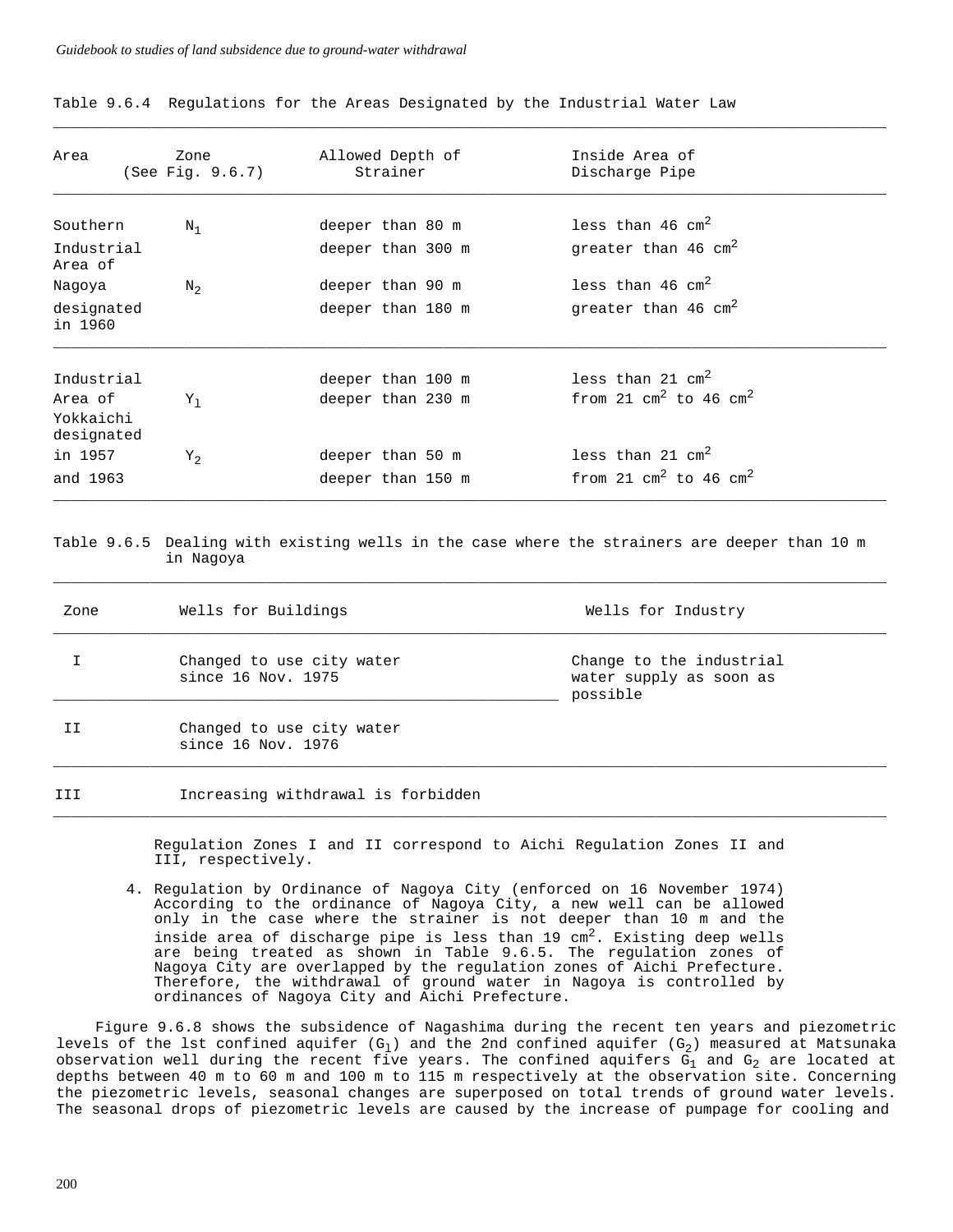

Figure 9.6.5 Enlargement of the area subsiding more than 2 cm/yr.



Figure 9.6.6 Subsidence for 15 years from February 1961 to November 1975 in the Nobi Plain.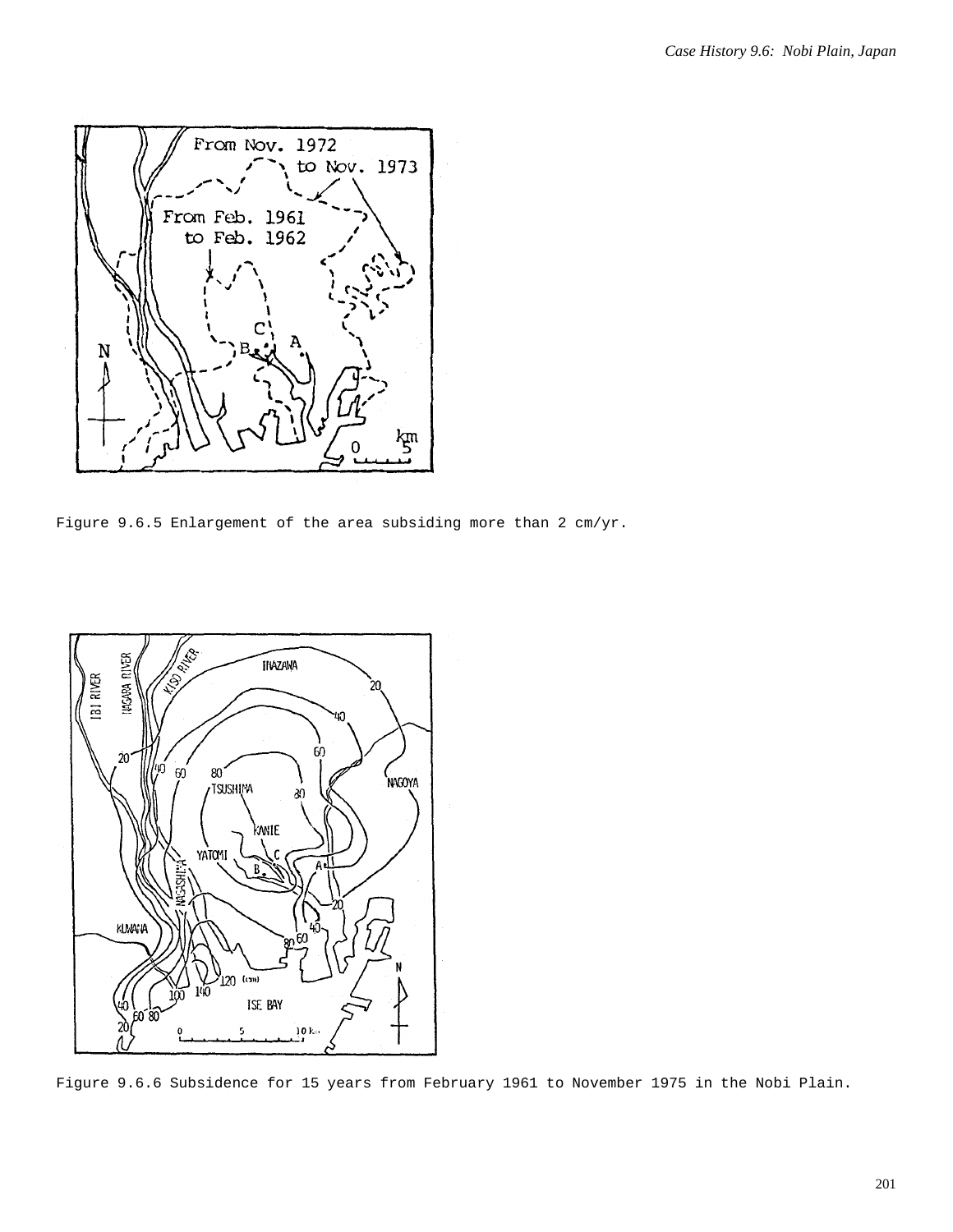

Figure 9.6.7 Restriction of withdrawal of ground water in the Nobi Plain.

irrigation in summer. The piezometric level of the deeper confined aquifer is lower than the one of the shallower confined aquifer, because ground water of better quality is pumped up in plenty from the deep aquifer.

The piezometric levels of aquifers show, recovering trends since 1974. Reflecting this favorable turn in the ground water situation, the subsiding area became smaller and the rate of subsidence decreased.

Moreover, several rebounding areas appeared around the area having reduced subsidence. (See Figure 9.6.9.)

# 9.6.4 PARAMETERS

The compression index  $C_c$  varies vertically and horizontally in clay layers and the values are closely related to the sedimentary facies. The value is the largest in the middle horizon of finer materials. Lateral distribution of the mean  $C_c$  value calculated by averaging vertical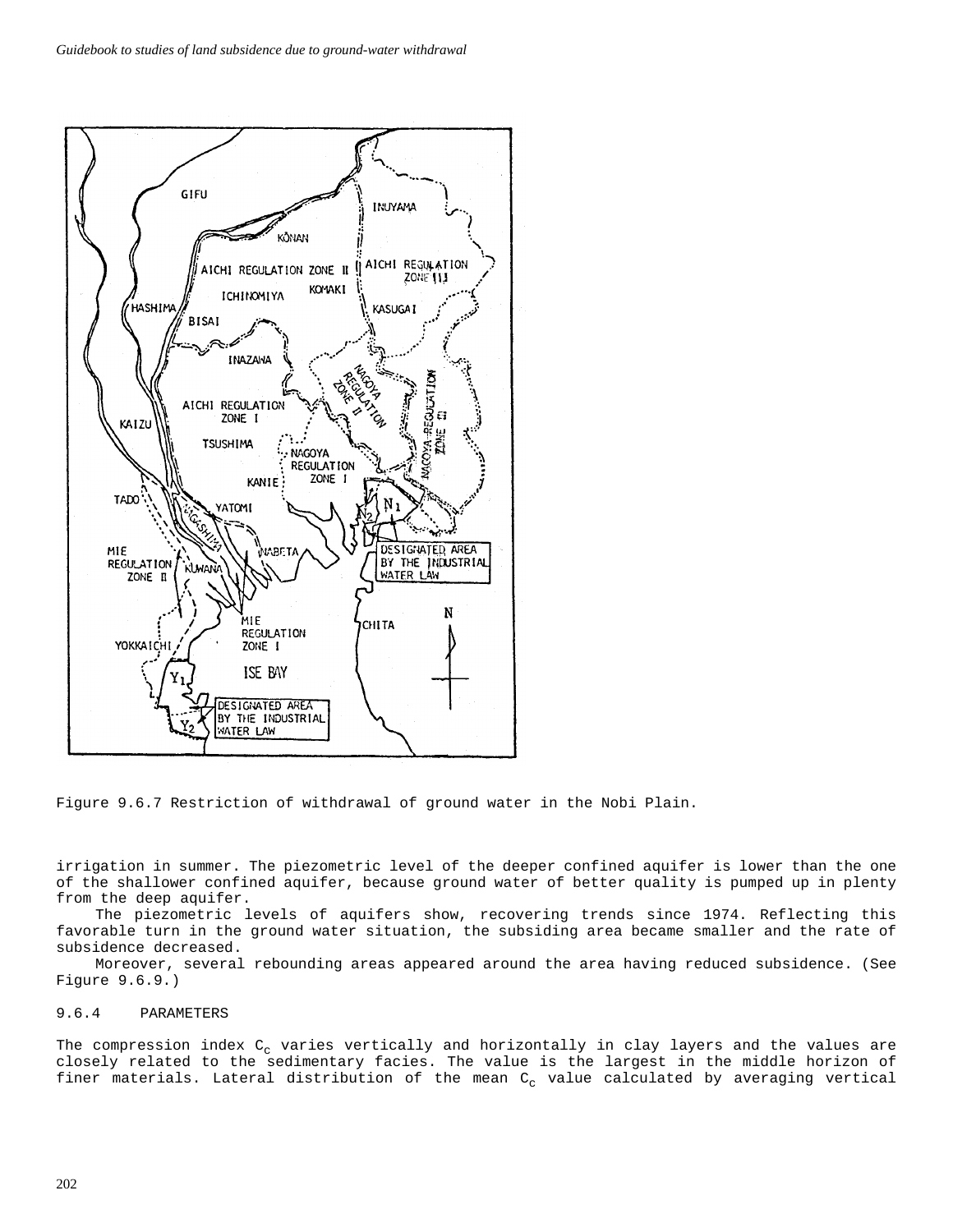

Figure 9.6.8 Subsidence and ground water conditions at Nagashima during recent years.

variations reflects the sedimentary environment of the clay bed. It varies from 0.3 to 0.8 from the margin of this plain to the central area. There is a good correlation between  $e_0$  and  $C_c$  which can be expressed as follows:

 $C_c = 0.5 (e_o - 0.5)$ 

where  $e_0$  is the natural void ratio of clay.

- 9.6.5 SELECTED REFERENCES
- IIDA, K., SAZANAMI, T., KUWAHARA, T., and K. UESHITA. 1977. Subsidence of the Nobi Plain, IAHS Pub. No. 121, p. 47-54.
- KUWAHARA, T., UESHITA, K., and K. IIDA. 1977. Analysis of land subsidence in the Nobi Plain, IAHS Pub. No. 121, p. 55-64.